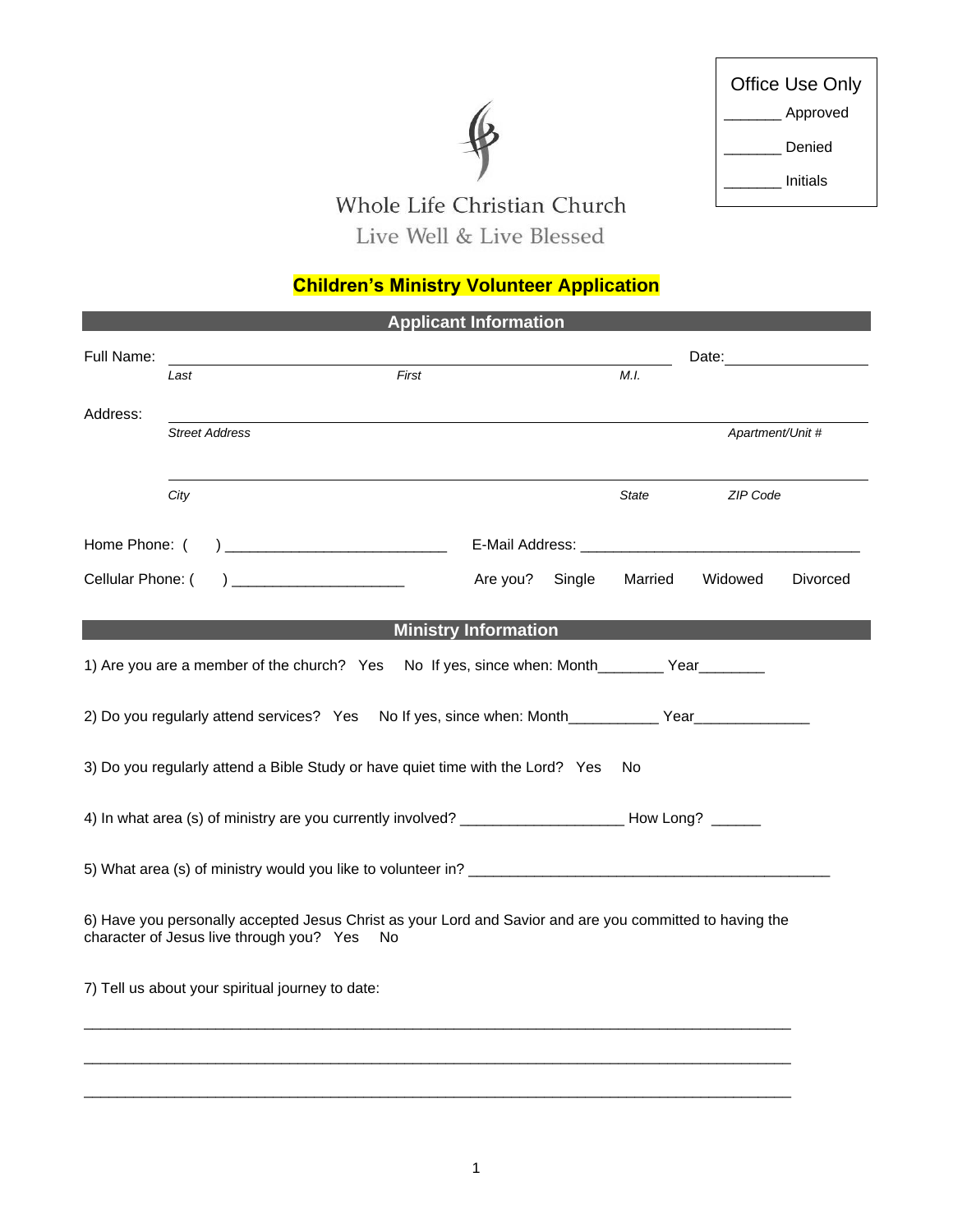## **References**

| Full Name:<br><u> 2000 - Jan James Alexandri, prima de la propia de la propia de la propia de la propia de la propia de la pro</u><br><b>Other Information</b><br>No.<br>Gender                                                                                      |                                                     | Relationship: 2000<br>Phone: 2000 |
|----------------------------------------------------------------------------------------------------------------------------------------------------------------------------------------------------------------------------------------------------------------------|-----------------------------------------------------|-----------------------------------|
| Address:                                                                                                                                                                                                                                                             |                                                     |                                   |
|                                                                                                                                                                                                                                                                      |                                                     |                                   |
| Full Name:<br>Address:<br>Full Name:<br>Address:                                                                                                                                                                                                                     |                                                     |                                   |
|                                                                                                                                                                                                                                                                      |                                                     |                                   |
|                                                                                                                                                                                                                                                                      |                                                     |                                   |
|                                                                                                                                                                                                                                                                      |                                                     |                                   |
| 2) If there has been alcohol, drug abuse, and physical or sexual abuse in your family background, what steps<br>have you taken to minimize the impact that those issues will create for you, both now and in the future?<br>3) Do you have children of your own? Yes | 1) I have chosen to work with the children because: |                                   |
|                                                                                                                                                                                                                                                                      |                                                     |                                   |
|                                                                                                                                                                                                                                                                      |                                                     |                                   |
|                                                                                                                                                                                                                                                                      |                                                     |                                   |
|                                                                                                                                                                                                                                                                      |                                                     |                                   |
|                                                                                                                                                                                                                                                                      |                                                     |                                   |
|                                                                                                                                                                                                                                                                      |                                                     |                                   |
|                                                                                                                                                                                                                                                                      |                                                     |                                   |
|                                                                                                                                                                                                                                                                      |                                                     |                                   |
|                                                                                                                                                                                                                                                                      |                                                     |                                   |
|                                                                                                                                                                                                                                                                      |                                                     |                                   |
|                                                                                                                                                                                                                                                                      |                                                     |                                   |
|                                                                                                                                                                                                                                                                      |                                                     |                                   |
|                                                                                                                                                                                                                                                                      |                                                     |                                   |
|                                                                                                                                                                                                                                                                      |                                                     |                                   |
|                                                                                                                                                                                                                                                                      |                                                     |                                   |
|                                                                                                                                                                                                                                                                      |                                                     |                                   |
|                                                                                                                                                                                                                                                                      |                                                     |                                   |
| 4) Have you ever been arrested, convicted or pleaded guilty to a crime? Yes No If yes please explain                                                                                                                                                                 |                                                     |                                   |
|                                                                                                                                                                                                                                                                      |                                                     |                                   |
|                                                                                                                                                                                                                                                                      |                                                     |                                   |

\_\_\_\_\_\_\_\_\_\_\_\_\_\_\_\_\_\_\_\_\_\_\_\_\_\_\_\_\_\_\_\_\_\_\_\_\_\_\_\_\_\_\_\_\_\_\_\_\_\_\_\_\_\_\_\_\_\_\_\_\_\_\_\_\_\_\_\_\_\_\_\_\_\_\_\_\_\_\_\_\_\_\_\_\_\_